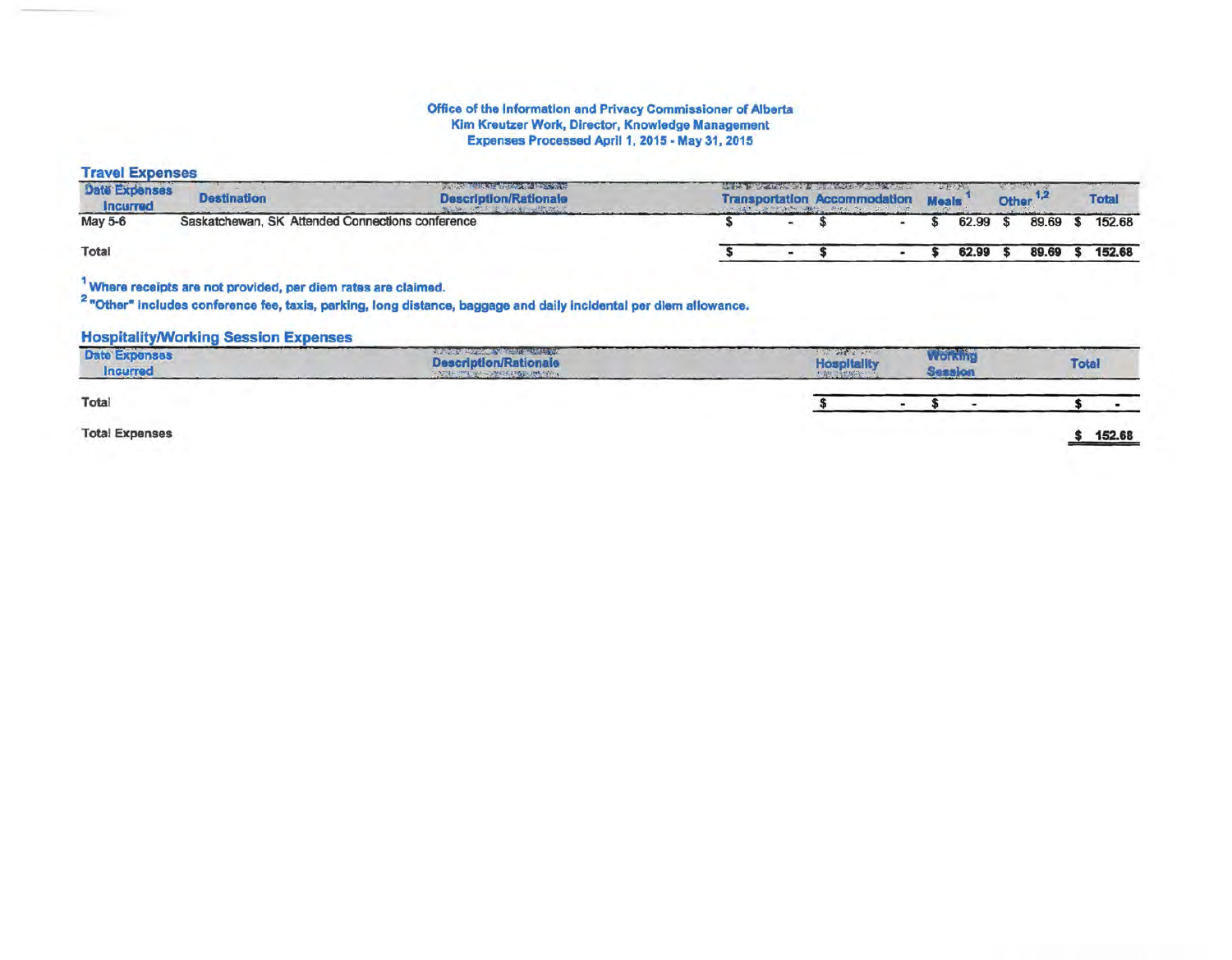| Name/Nom<br>KREUTZER WORK/KIM<br>Description                     | Fee/Frais          | GST/TPS               | YUCPYE<br>Total<br>(CAD)                                                   | Date AY15<br>Time/teure<br>8:23AM<br>Total (CAD)                                          |  |  |
|------------------------------------------------------------------|--------------------|-----------------------|----------------------------------------------------------------------------|-------------------------------------------------------------------------------------------|--|--|
| <b>FIRST BAG</b><br>8382605375895                                | \$25.00            | 1.25                  | 26.25                                                                      | <b>KREUTZER WORK/KIM</b><br>\$25.00<br>\$1.25                                             |  |  |
| RECEIPT/RECU 1/1                                                 | \$25.00            | 1.25                  | 26.25                                                                      |                                                                                           |  |  |
| VI XXXXXXXXXXX                                                   |                    |                       |                                                                            | KIOSK ID                                                                                  |  |  |
| <b>AUTH 087910</b>                                               |                    | neverus an 162 police | GST/TPS No.1202807956                                                      | 76688055<br>e<br>Ö                                                                        |  |  |
| <b>WEST ET B</b><br>Name/Nom<br>KREUTZER WORK/KIM<br>Description | Fee/Frais<br>(CAD) | GST/TPS               | PAYMENT RECEIPT/RECU DE PAIEMENT<br>PNR<br><b>YUCPYE</b><br>Total<br>(CAD) | $\mathbb{F}_k$ : $\mathbb{F}_k$<br>Date<br>Time/Heure<br>06MAY15<br>6:20PM<br>Total (CAD) |  |  |
| <b>FIRST BAG</b><br>8382605392776                                | \$25.00            | 1.25                  | 26.25                                                                      | KREUTZER WORK/KIM<br>\$25.00<br>\$1.25                                                    |  |  |
|                                                                  | \$25.00            | 1.25                  | 26.25                                                                      |                                                                                           |  |  |

 $42.50$   $GST$ 

 $\left\langle \phi \right\rangle ^{0.5}$ 

 $\sim 20$ 

 $\frac{1}{52.50}$ 

 $1^\circ$ 

 $\sim$